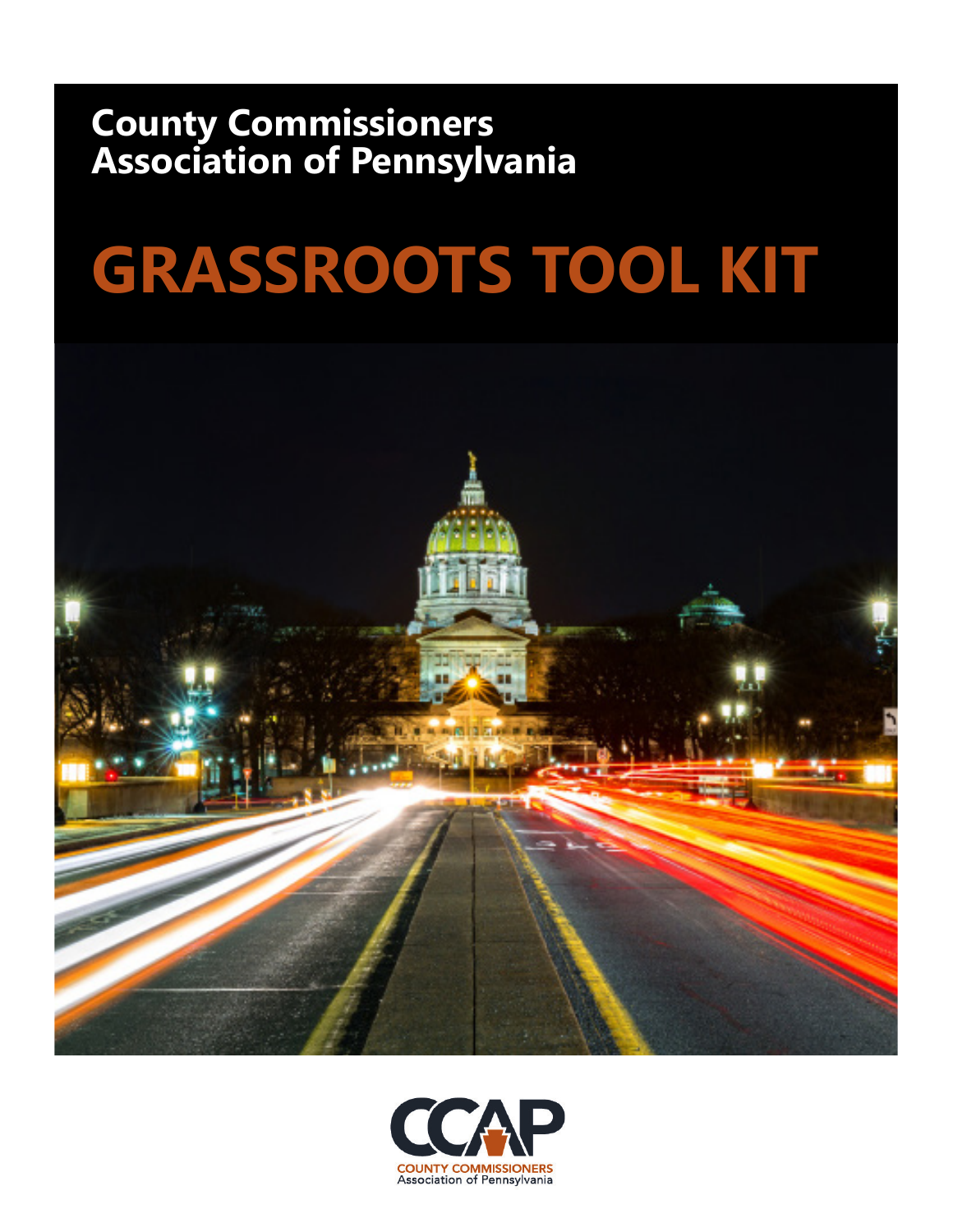# A Note From the Government Relations Staff

The County Commissioners Association of Pennsylvania (CCAP) staff has daily contact with members and staff of the General Assembly, but local county officials and their staff also have an important role to play in CCAP' ef of the General Assembly, but local county officials and their staff also have an important role to play in CCAP's effectiveness as a lobbying organization. Similar to many other associations representing various interests before the state legislature, grassroots lobbying is an important part of CCAP's policy efforts on behalf of counties. As county commissioners and council members know very well, elected officials are ultimately accountable to their constituents. CCAP lobbyists represent a larger statewide body consisting of the interests of all 67 counties, so when we talk with individual legislators, we are often asked how an issue we are lobbying impacts the legislator's home county. Legislators are primarily concerned with how an issue impacts their particular district, so a message from the local level that reinforces the CCAP message is often what it takes to persuade a legislator to support CCAP's position.

Periodically you receive a *"call to action"* via email asking you to contact your House or Senate members to convey a position on a bill that they will be considering. When those calls to action come, we hope you will consider picking up the phone or sending a note to ask your legislators to take action. But ideally before you need to ask someone for something, you want to have a rapport with the person from whom you need action.

Many county officials already have personal and political relationships with their legislators, but newly elected county officials find themselves needing to work with their legislative delegation in a different capacity, or just to build a stronger relationship with their legislators in general. Whatever your situation, this *Tool Kit* is designed to give you some tips and pointers that will help you improve these relationships for the good of your county and to achieve CCAP's policy objectives.

In addition to this publication, CCAP will begin sending periodic session updates, while continuing our normal publications such as the *Legislative Bulletin.* The session updates will give you a prospective look at key lobbying issues in the coming months. We hope this will be useful to you in your periodic meetings with your legislative delegation. If you would like to be sure you don't miss these communications, please send your email address to *PACountiesGR@pacounties.org.* The government relations staff is always available to answer member questions or provide assistance as you talk with your legislators about county issues.

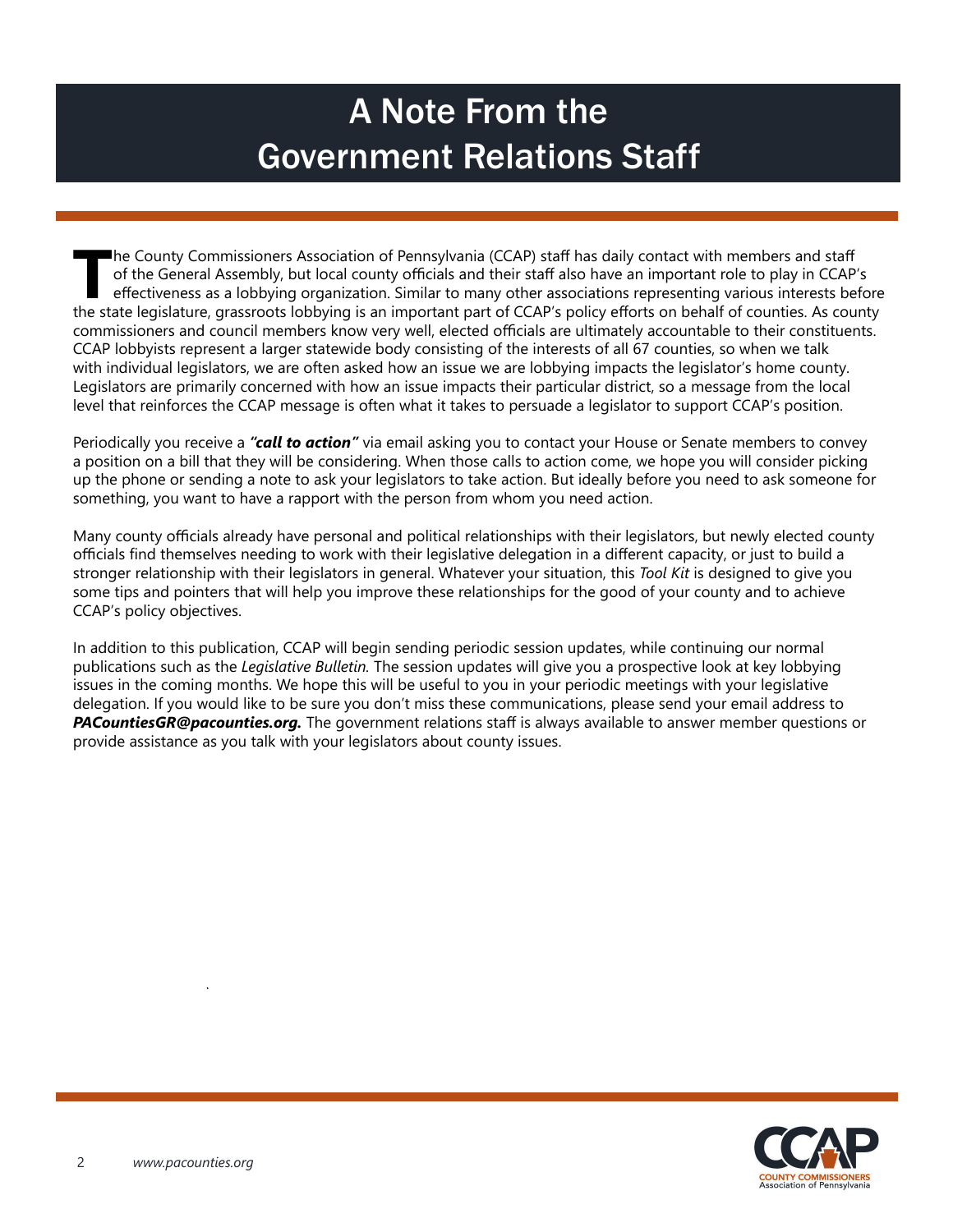# Table of Contents

| 4  | <b>Nine Strategies for Effective Communication With Your</b><br><b>Legislative Delegation</b> |
|----|-----------------------------------------------------------------------------------------------|
| 5  | <b>Communicating With State Officials in the Electronic Age</b>                               |
| 6  | <b>Meeting With Your Legislators and the Sunshine Law</b>                                     |
| 7  | Lobbying for County-Related Funding in the Commonwealth<br><b>Budget</b>                      |
| 8  | <b>County Employees and Human Services Advocacy</b>                                           |
| 9  | <b>User Guide to CCAP's Legislative Action Center</b>                                         |
| 10 | Pennsylvania's Legislative Process: A Refresher Course in the<br><b>Basics</b>                |

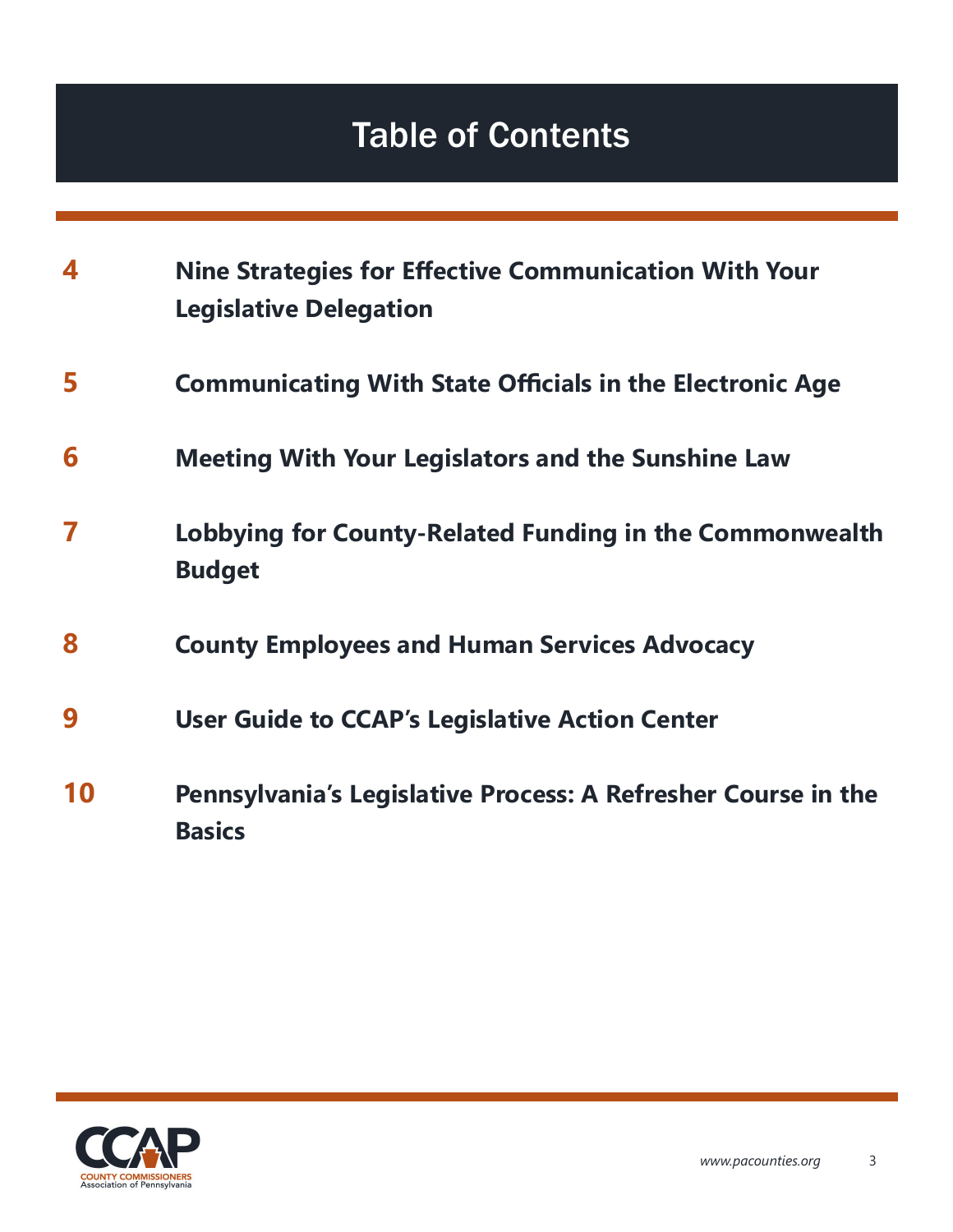### **Nine Strategies for Communication** with your Legislative Delegation

- **Some forms of communication are more effective than others.** Aside from face-to-face visits, telephone calls, a personal email or letter are most effective. These are preferred over a communication from an automated system such as the CCAP Legislative Action Center.
- **• Explain the issue as simply and straightforward as you can.** Be sure to include the local impact how this issue will affect your county, how much money it will cost local taxpayers, etc. Be prepared to provide the legislator with a bill number whenever possible.
- **• Utilize your key county staff as a resource.** If the issue you need to discuss impacts funding of county children and youth programs, consider taking your agency director with you to the meeting. These types of individuals can provide an important perspective as well as technical expertise.
- **• Seize the opportunity to talk to staff as well as legislators.** If a legislator is not available, do not decline an invitation to talk to a member of his or her staff.
- **• Establish yourself as a resource on county issues.** You are the expert on issues impacting your county. Offer to provide any assistance you are able to give your legislator(s) on any county issues that come before the General Assembly.
- **• Meet with your legislator at home in the district.** It is not always necessary to go to Harrisburg to visit your senator or representative. CCAP encourages participation in its organized legislative workdays at the capitol, but visits in the local offices while the legislature is not in session are also effective. When the legislature is not in session, the legislator may be able to afford more time to meet locally than would be available at the capitol in the midst of voting sessions, committee meetings and caucus. Session dates can be found at the House and Senate Web pages on the inside back cover.
- **• Emphasize the local connection.** You bring the local perspective to any issue, and have a shared constituency with your legislators. The well-being of those constituents is the greatest interest for you as a local elected official, as well as for the state legislator. Just like the private sector, public officials are increasingly more connected through electronic communication media, but a personal visit or a handwritten letter never go out of style as effective lobbying tools. When choosing your method, consider what you know about the legislator's personal preferences, as well as the speed with which you need to get your message through. The next page includes a few medium-specific tips for communicating with your legislators.
- **Consider a site visit and/or extended event.** Showcasing the services you offer can reinforce the impact a legislator's vote on a particular bill or budget has on the county and local constituents. Consider hosting the event to begin early in the morning, with breakfast included. Once you have selected a date and time, send invitations to all House and Senate members from your county and invite them to bring staff. The invitation should include an agenda, or at least an outline of the events. If you can, limit the length of your event from one to two hours.
- **• Follow up with CCAP staff.** Send an email to *PACountiesGR@pacounties.org* to reflect feedback that you receive from your legislators so that CCAP staff can follow up as needed.

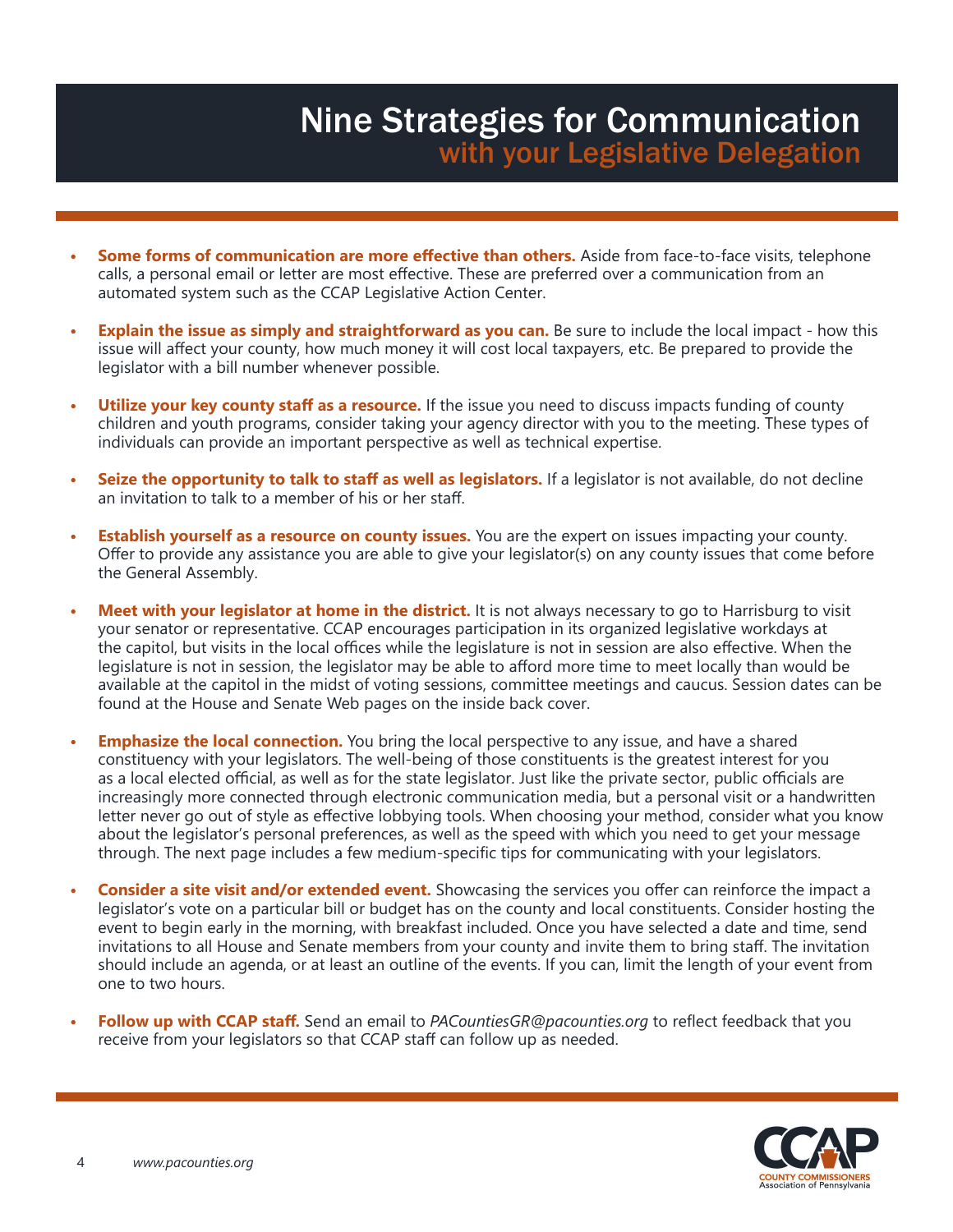# Communicating with State Officials in the Electronic Age

#### **VISIT YOUR LEGISLATORS**

- Make an appointment
- Let them know what issues you want to discuss
- Prepare to state your position in 15 minutes or less
- Ascertain their position
- Bring materials to leave with them
- Follow up afterward

#### **PHONE YOUR LEGISLATORS**

- Make notes before the call
- State the issue be specific
- Explain your position using three of your most compelling arguments
- Ask for a position
- Follow up where needed
- If they do not call back, keep calling

#### **EMAIL YOUR LEGISLATORS**

- Personalize it, but keep it brief
- Make sure they know it's coming from a constituent
- State your position in the beginning

#### **WRITE YOUR LEGISLATORS**

- Include your return address in the body
- If you are a constituent, say so
- State your position in the first paragraph of the letter be specific
- Say it in a page or less<br>• Ask for a response
- Ask for a response

#### **NO MATTER THE CONTACT METHOD OR MEDIUM**

Focus on a limited number of issues. Plan three to five key talking points to support your position. Avoid technical jargon. Offer to be a resource, and follow up on your promises.

*Make the local connection—why is this issue important to their district?* 

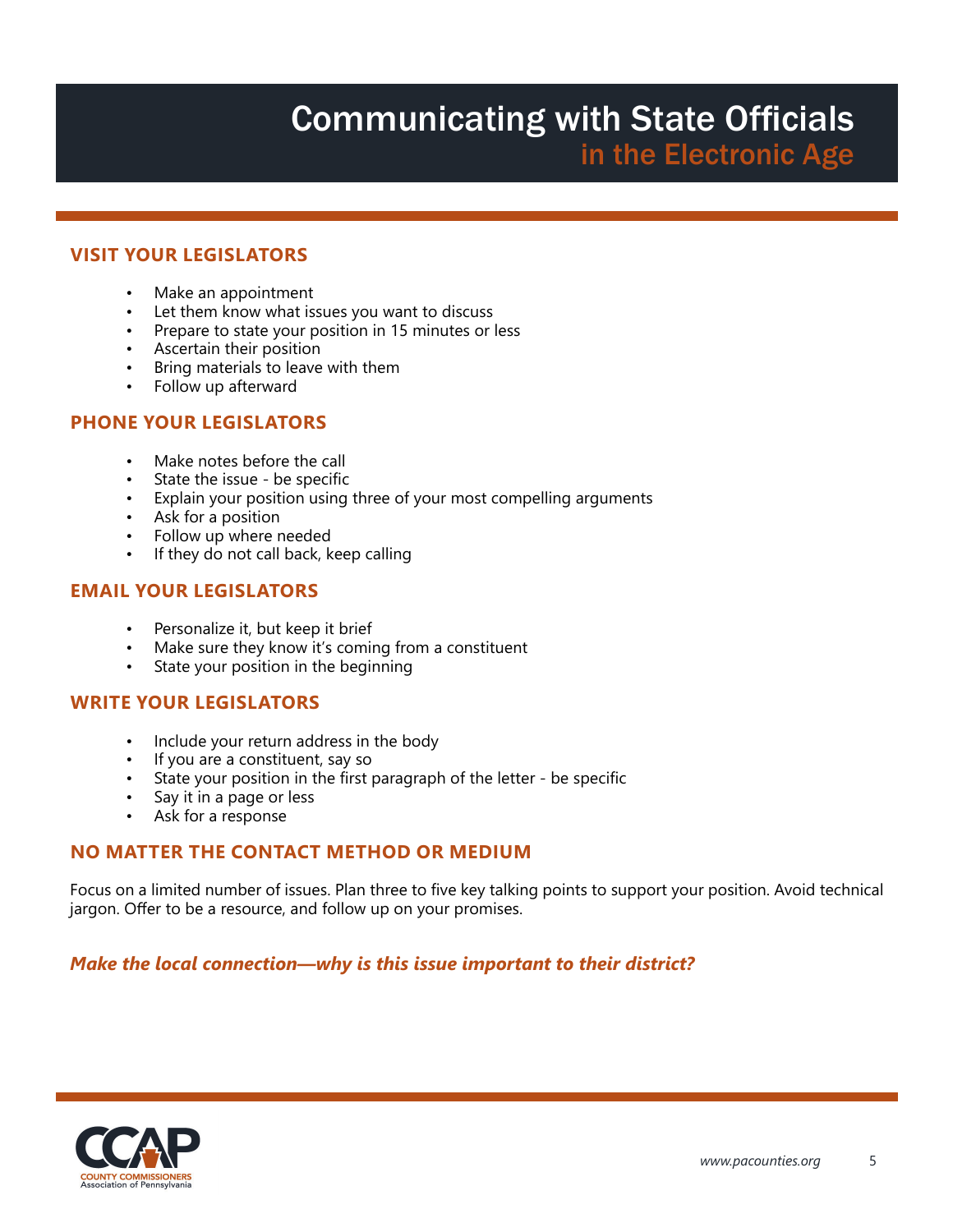### **Meeting with your Legislators** and the Sunshine Law

The Pennsylvania Right to Know Law dictates when meetings must be open to the public. When commissioners discuss meeting with their legislators as a group, concerns are often raised about whether this becomes a public meeting if a quorum of the county board is attending. Title 65, beginning with section 701, sets a general standard that all meetings of covered agencies at which agency business is transacted are open to the public, unless closed for some reason specifically stated in the law. This law creates a three-part test for determining whether a meeting is subject to the law. All three conditions must be met for the law to apply:

- **PREARRANGEMENT** Typically, this includes the normal advertised regular or special meetings, but can include other meetings for which the members of the agency received advance notice. It does not include chance encounters, nor does it include other nominally "scheduled" public events such as church services, theater events, and so on.
- **PARTICIPATION BY A QUORUM** This test is commonly met for most county boards, which consist of three members and thus have a quorum any time two are present.
- **• DELIBERATIONS OR OFFICIAL ACTION ON AGENCY BUSINESS** The definitions of either "deliberations" or "official action" must be met. Deliberations are "the discussion of agency business held for the purpose of making a decision," and official action includes: recommendations made by an agency pursuant to statute, ordinance or executive order; the establishment of policy by an agency; the decisions on agency business made by an agency; or the vote taken by any agency on any motion, proposal, resolution, rule, regulation, ordinance, report or order.

If you are conducting a meeting between your legislators and one or more of your fellow commissioners or a quorum of your council members, the prearrangement and quorum tests have clearly been met. The outstanding question that remains is whether this meeting constitutes deliberations or official action on agency business.

Agency business is defined in the law as "the framing, preparation, making or enactment of laws, policy or regulations, the creation of liability by contract or otherwise, or the adjudication of rights, duties and responsibilities, but not including administrative action." Case law does not address this issue, but the types of topics you will discuss in this meeting likely dictate whether you are in fact deliberating agency business. For example, a discussion of general policy topics on behalf of CCAP would likely not be considered agency business, but lobbying on a county-specific issue may be considered agency business.

If you are unsure whether the agenda for your legislative visit constitutes agency business, please discuss the circumstances with your solicitor.

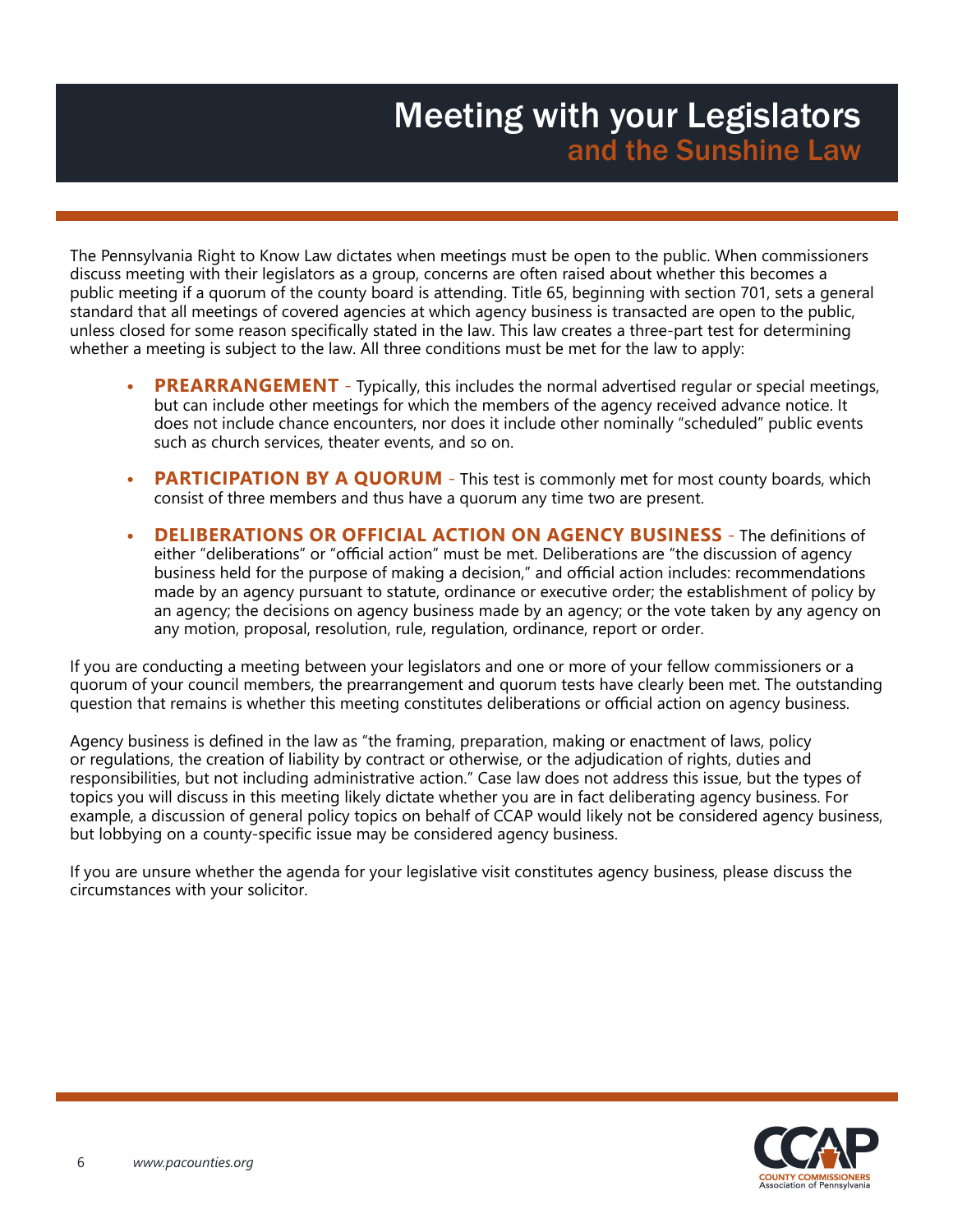### Lobbying for County-Related Funding in the Commonwealth Budget

Budget lobbying encompasses a large and intensive portion of the legislative calendar. The Governor's proposed budget is announced in February and the final commonwealth budget is not required to be adopted until June 30. The challenges of lobbying the budget are unique from most other policy issues, but grassroots involvement is still very important. Here are a few things of which county officials should be aware:

#### **BUDGET CHALLENGE: Many important commonwealth budget decisions are ultimately made by a few people.**

**Strategy:** Counties with contacts to leaders in the House and Senate are necessary in budget lobbying, but contacts to the rank and file are also important. When making funding requests of rank and file members, your challenge is to convince them of the importance of the topic you are discussing, and your "ask" should be that they urge their leaders to support your cause. Counties with contacts to leadership can work directly at educating the leaders and keeping county funding issues on their budget agenda so that the county message is carried to the negotiating table.

#### **BUDGET CHALLENGE: Thousands of groups and individuals are competing for a larger amount of state funding.**

**Strategy:** This is a prime example of when it helps to have an established relationship with your legislator before you need something from them. During budget season, legislators are inundated with contacts from people they have never met, or only see when they make an annual call to ask for funding. You will have an edge over everyone else. Remember that you serve shared constituencies, so you can appeal to your common interest in joining together to protect the best interest of those constituents. As a local official, you are the most credible source for information on the local impact of budget issues.

#### **BUDGET CHALLENGE: Human services funding continues to be one of CCAP's biggest commonwealth budget fights, but commissioners are often further removed from these issues than their department heads and human services professional***.*

**Strategy:** CCAP encourages commissioners/council members to consider putting the expertise of trusted county staff into use during meetings with your legislators regarding the budget. They may be able to assist you with providing some facts and figures, as well as on the ground examples of how funding cuts to state mandated program "x" have affected your constituents. The following page discusses rules and regulations that apply to county employees who engage in advocacy.

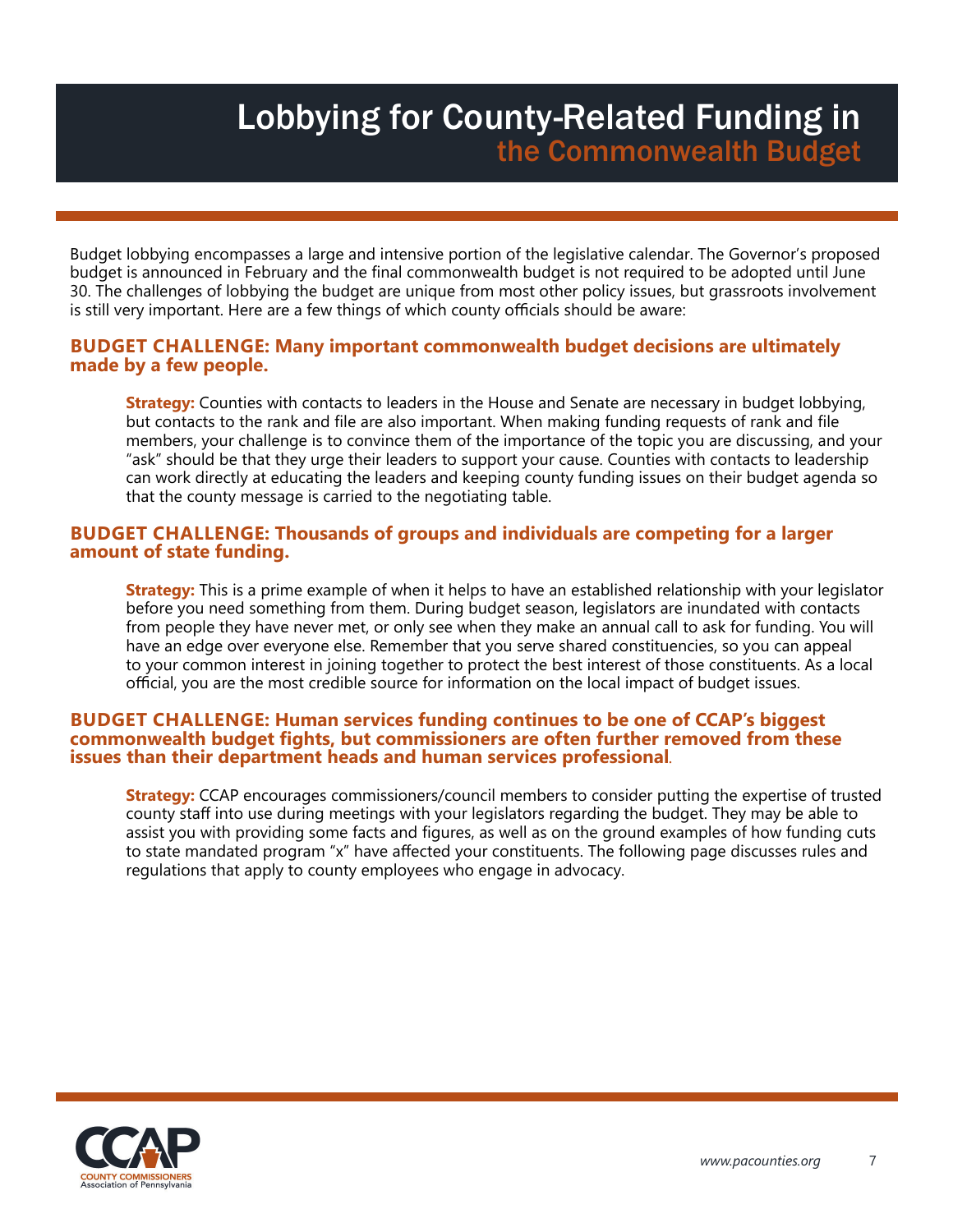As county, state and federal legislators are charged with making critical budget and policy decisions that affect constituents, it is imperative that they are provided with accurate, detailed information to assist them in making informed and responsible choices. CCAP encourages counties to communicate directly with their state and federal legislators to keep them informed. When human services issues are discussed, commissioners and key county human services staff should make joint visits and contacts with their legislators.

County employees covered by the Hatch Act or the Civil Service Act are able to assist commissioners in presenting county human services facts and needs to state and federal legislators. The Hatch Act covers state, county and municipal executive agencies in connection with programs financed in whole or in part by loans or grants made by the United States or a federal agency. The Civil Service Act covers all state and county employees that are currently employed under Civil Service status.

#### **WHAT ARE COVERED COUNTY EMPLOYEES PERMITTED TO DO?**

- Prepare and deliver testimony
- Educate legislators, in writing or in person, about human services funding and policy issues
- Host and attend legislative events such as human services advocacy day or candidate forums

#### **WHAT ARE COVERED COUNTY EMPLOYEES NOT PERMITTED TO DO?**

- Be candidates for public office in a partisan elections
- Use official authority or influence to interfere with or affect the results of an election or nomination
- Directly or indirectly coerce contributions from subordinates in support of a political party or candidate

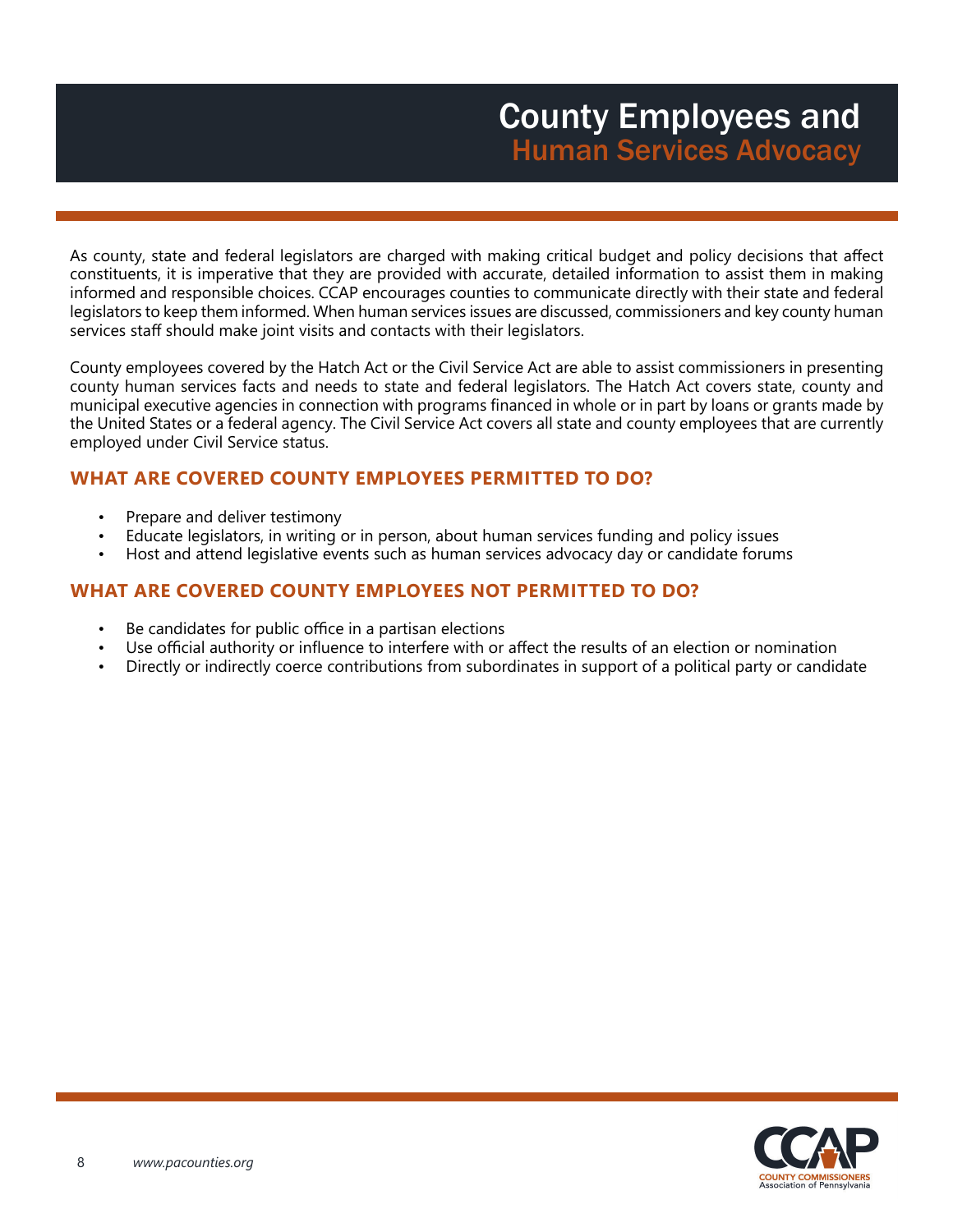CCAP makes available to all members talking points, sample letters, emails and other resources that allow you to quickly contact your legislators on key issues before the General Assembly. CCAP staff composes the text of the messages for you, and you are able to download and edit this text before sending to your legislator. Members are encouraged to personalize the message text and to add facts specific to your county.

• To use the Legislative Action Center, go to the CCAP home page and click on the Legislative Action Center link under the Advocacy tab.



- Click on the Find Your Legislator link, and select your county from the drop down menu.
- Click on a legislator's name to access their Harrisburg and district office mailing addresses, phone numbers and email addresses.
- If sending a letter or email, open the sample letter you would like to send, insert your legislator's contact information, personalize the message with your local impacts and place on your county's letterhead if you would like.
- Print your letter or copy your message into a new email in your email client.
- Keep checking back to the Legislative Action Center for additional resources, such as fact sheets you can use when you meet with your legislators.

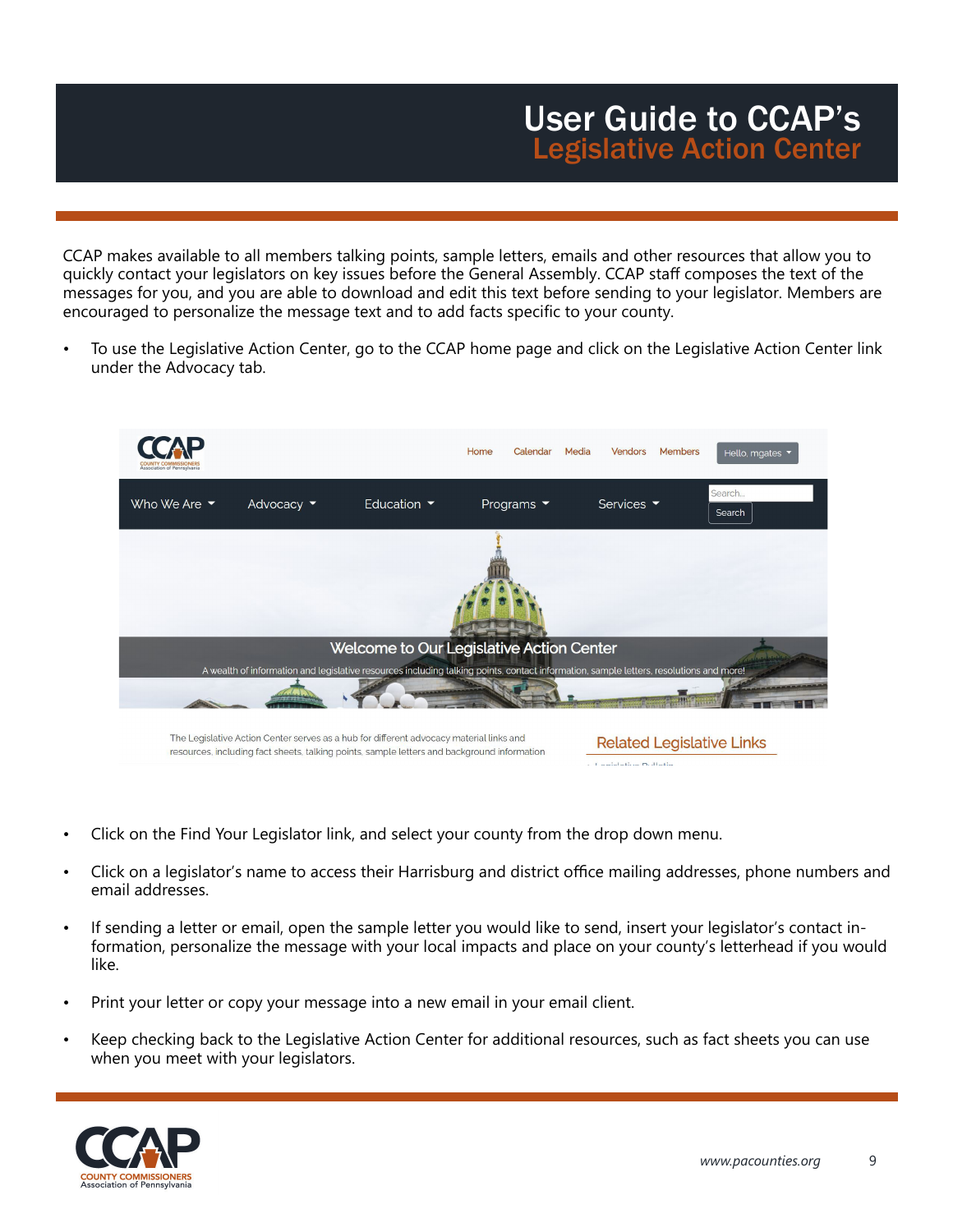### Pennsylvania's Legislative Process: A Refresher Course in the Basics

#### **GENERAL ASSEMBLY CONSIDERATION OF LEGISLATION**

A bill may originate in either chamber. It is assigned an identification number based on the chamber of origin (i.e., House Bill 4, Senate Bill 56). Each bill also has a printer's number - this number changes every time the text of the bill is modified in any way. After a bill is introduced, it is assigned to a standing committee. Committees may hold hearings on the bill, or simply vote it out without a hearing. A committee chair may also choose not to bring a bill up for a vote.

If a bill makes it out of committee, it must be considered on the floor of the originating chamber on three separate days. Sometime during this time period, both Republican and Democrat caucuses will review the bill. The bill also must be passed through the Appropriations Committee for a fiscal note before final consideration. If the bill is ultimately brought up for a vote, debate only occurs on day three of consideration. If the bill passes, it moves to the other chamber, and the committee review process and three separate considerations must be repeated.

If the second chamber amends the bill, it must return to the chamber of origin for a concurrence vote. **Both chambers have to agree on an identical version of the bill before it moves to the Governor's desk.** This means a bill may be exchanged between chambers several times before a compromise is reached. If both chambers insist on different amendments, the bill moves to conference committee to craft a compromise, and both chambers must approve the conference report before it advances to the Governor.

#### **GOVERNOR'S CONSIDERATION OF LEGISLATION**

When a piece of legislation arrives on the Governor's desk, he has 10 days to act. The Governor has several options:

- Sign the legislation as is.
- Not sign the legislation. The bill automatically becomes law if not acted upon.
- Veto the bill. A veto can be overridden by a 2/3 majority vote in both the House and Senate.
- Veto certain portions of budget legislation, known as the line-item veto. Line item vetoes can also be overridden in the same manner as a full veto. A bill that becomes law is assigned an act number, and will be called Act ## of (year). In other words, there is an Act 1 of 1956, Act 1 of 1922, Act 1 of 2006, etc. The act will be codified into existing law.

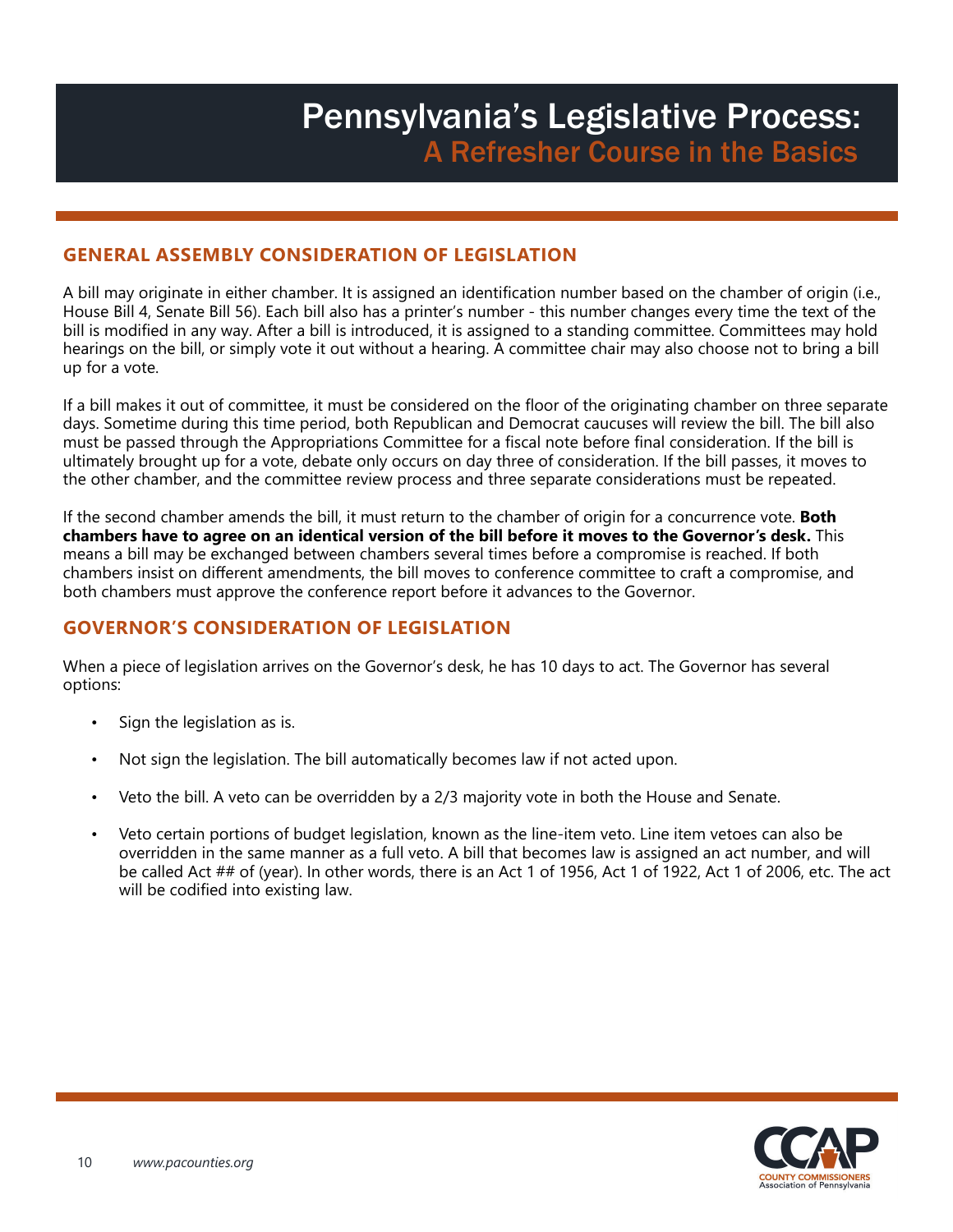### **CCAP** *www.pacounties.org*

**ADVOCACY** *www.pacounties.org/advocacy*

### **COMMONWEALTH BUDGET**  *www.pacounties.org/advocacy/budget-news*

**PENNSYLVANIA COUNTY PLATFORM** *www.pacounties.org/advocacy/policy*

### **COUNTY PRIORITIES**  *www.pacounties.org/advocacy/priorities*

**PENNSYLVANIA HOUSE OF REPRESENTATIVES**  *www.house.state.pa.us*

### **PENNSYLVANIA SENATE**

*www.pasen.gov*

### **COMMONWEALTH OF PENNSYLVANIA**

*www.pa.gov*